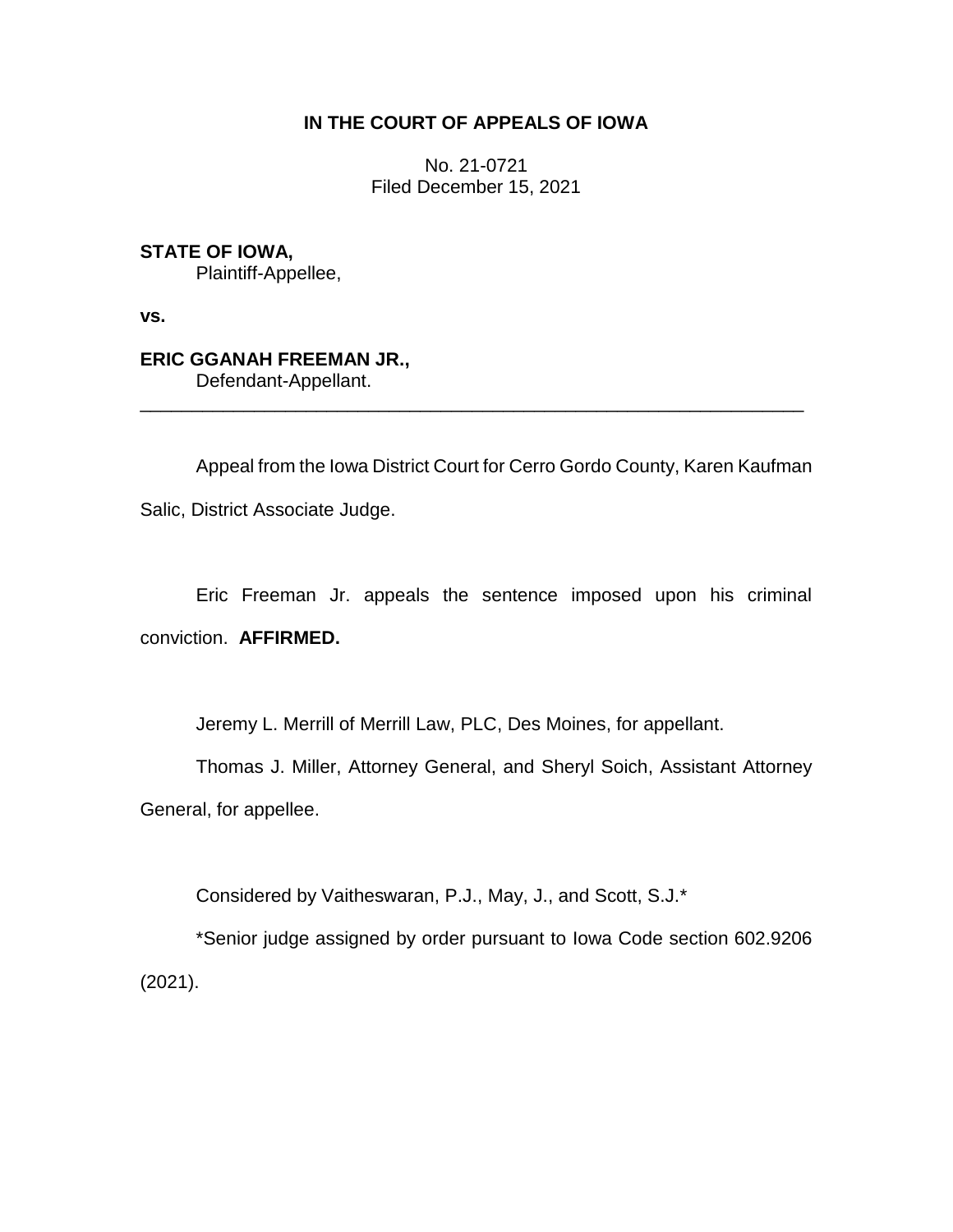## **SCOTT, Senior Judge.**

Eric Freeman Jr. appeals the sentence imposed, following a guilty plea, $1$ upon his conviction of possession of marijuana with intent to deliver. He argues the district court abused its discretion in denying his request for a deferred judgment because (1) the "court did not adequately state the factors supporting the sentence on the record" and (2) "the sentence was clearly unreasonable in light of the circumstances."

#### **I. Background**

 $\overline{a}$ 

Freeman was criminally charged in May 2020. In March 2021, he entered a written plea of guilty. The plea memorialized the plea agreement to encompass, among other things, the State recommending a suspended term of imprisonment not to exceed five years and two years of probation, with the State dismissing a companion charge of failure to affix a drug-tax stamp. The court accepted the plea and set the matter for sentencing.

Prior to sentencing, a presentence-investigation report (PSI) was completed, which disclosed Freeman was eligible for a deferred judgment but ultimately recommended the imposition of a suspended term of imprisonment not to exceed five years and three to five years of probation. At the sentencing hearing, the State submitted its recommendation in accordance with the plea agreement. Based on Freeman's age, family circumstances, upbringing, participation in therapy, and aspects for employment, Freeman's counsel

<sup>&</sup>lt;sup>1</sup> The State agrees Freeman has "good cause" to appeal because he is challenging the sentence imposed instead of his guilty plea. *See* Iowa Code § 814.6(1)(a)(3) (2020); *State v. Damme*, 944 N.W.2d 98, 104 (Iowa 2020).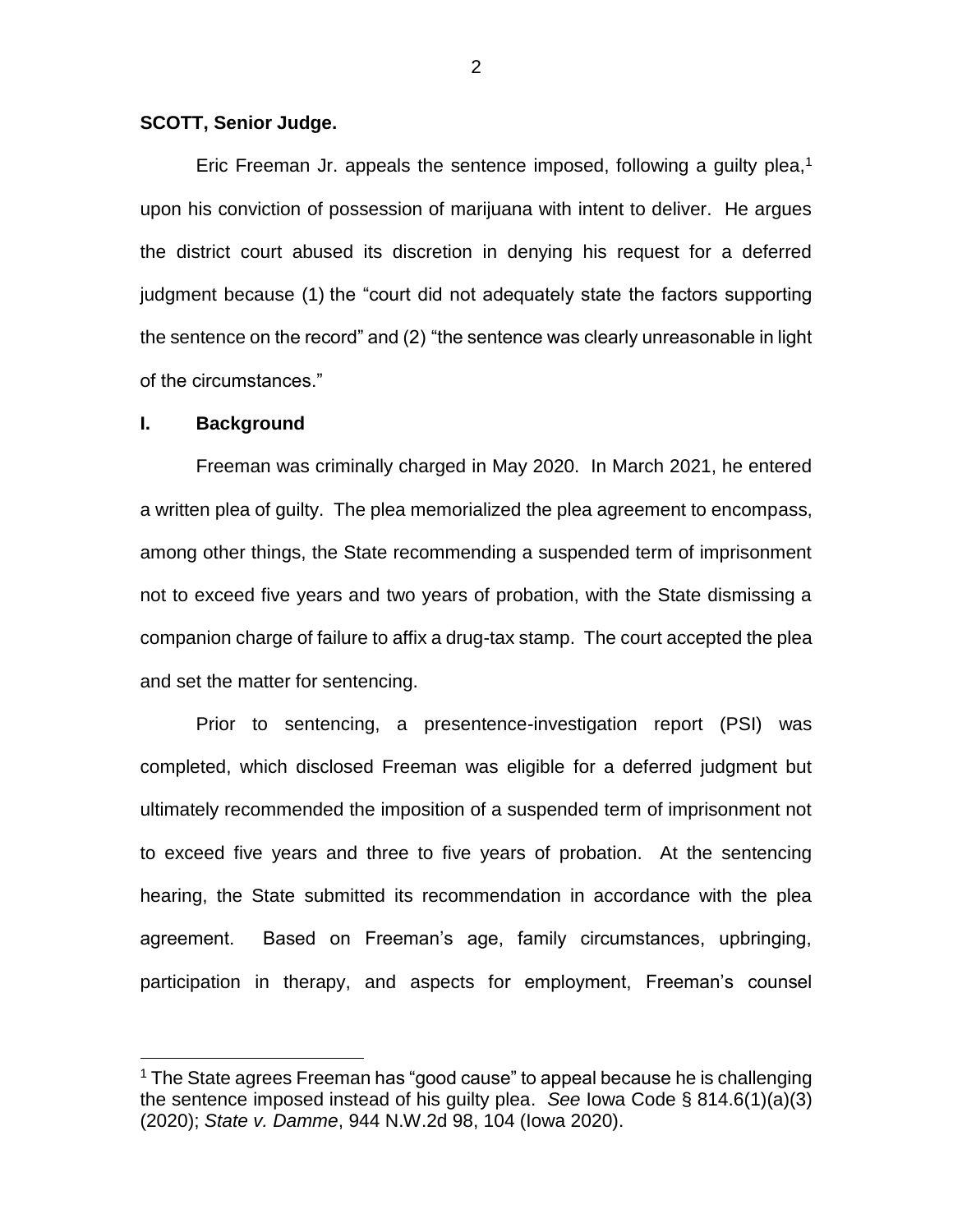requested a deferred judgment. In reaching its decision, the court noted its consideration of Freeman's need for rehabilitation; protection of the community from further offenses by Freeman and others; his age, criminal history and the progression of the seriousness of his offenses, employment circumstances, and family and personal circumstances; the nature of the offense; the recommendations of the parties; the contents of the PSI; what it learned about Freeman during the proceedings; and Freeman's prior placement on probation. Based on these factors, the court denied Freeman's request for a deferred judgment and sentenced Freeman to a suspended indeterminate term of imprisonment not to exceed five years and three years of probation.

Freeman appeals.

### **II. Standard of Review**

When a defendant's sentence is within the statutory limitations, we review the district court's decision for an abuse of discretion, our most deferential standard of review. *State v. Roby*, 897 N.W.2d 127, 137 (Iowa 2017) (quoting *State v. Seats*, 865 N.W.2d 545, 552 (Iowa 2015)). We will reverse the sentence only if the court abused its discretion or considered improper sentencing factors. *State v. Formaro*, 638 N.W.2d 720, 724 (Iowa 2002). "When assessing a district court's decision for abuse of discretion, we only reverse if the district court's decision rested on grounds or reasoning that were clearly untenable or clearly unreasonable." *State v. Plain*, 898 N.W.2d 801, 811 (Iowa 2017). "Grounds or reasons are untenable if they are 'based on an erroneous application of the law or not supported by substantial evidence.'" *Id.* (quoting *State v. Dudley*, 856 N.W.2d 668, 675 (Iowa 2014)). "Sentencing decisions . . . are cloaked with a strong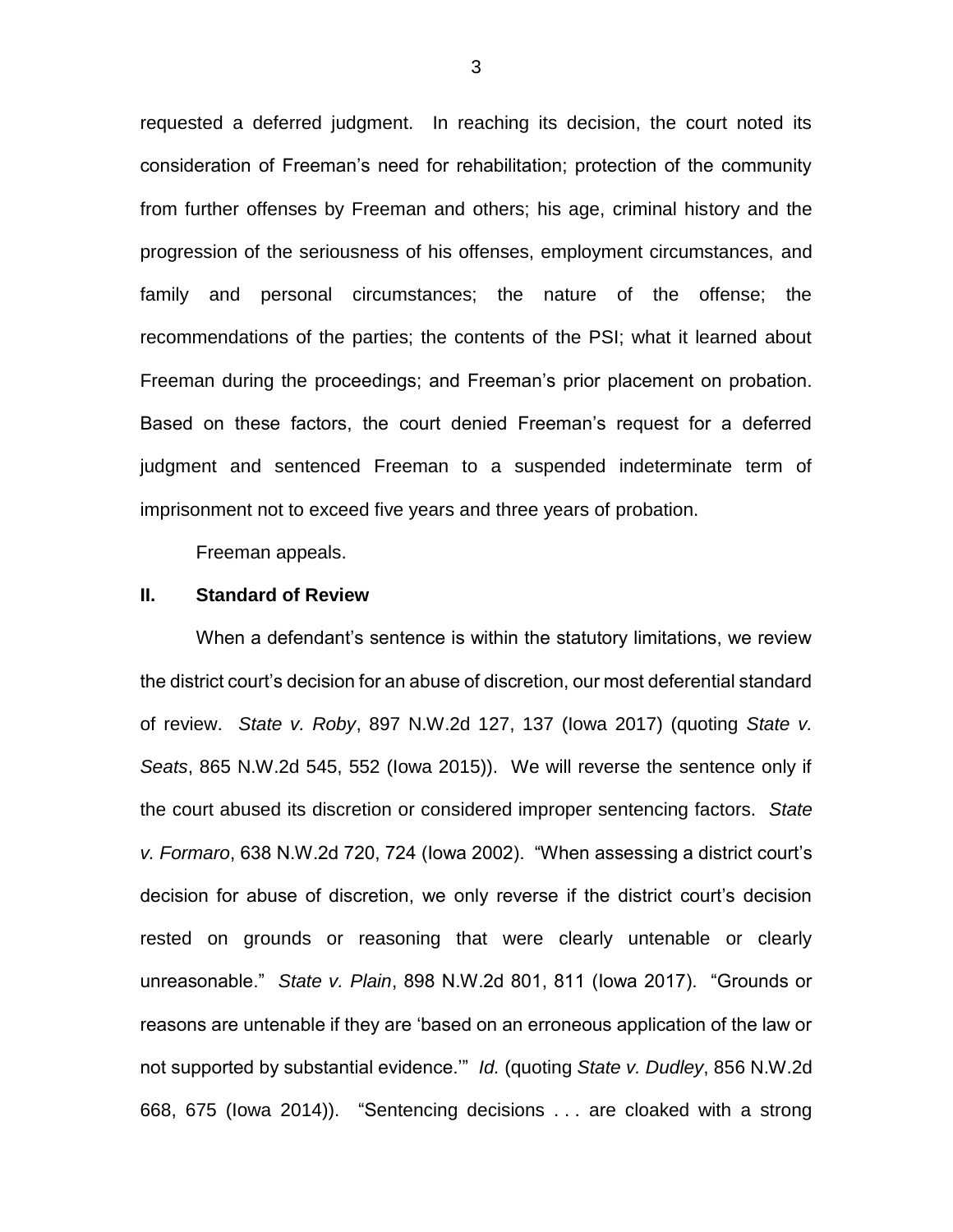presumption in their favor." *State v. Grandberry*, 619 N.W.2d 399, 401 (Iowa 2000) (alteration in original). Our job is not to "second guess" the sentencing court's decision. *Formaro*, 638 N.W.2d at 724. Instead, we assess whether the court reached its decision on clearly untenable grounds. *Id.*

#### **III. Analysis**

First, Freeman argues the court provided inadequate reasons for the sentence on the record. He argues "the court merely noted the applicable factors and noted that the severity of the crime charged was more than other charges in [his] criminal history." He submits "[t]his is not enough" and is "not sufficient under Iowa law." But he offers no reason why. It is true that the court is required to "state on the record its reason for selecting the particular sentence." Iowa R. Crim. P. 2.23(3)(d); *accord* Iowa Code § 901.5 (2020). "Although the reasons need not be detailed, at least a cursory explanation must be provided to allow appellate review of the trial court's discretionary action." *State v. Jacobs*, 607 N.W.2d 679, 690 (Iowa 2000). In denying Freeman's request for a deferred judgment, the court noted its consideration of the need for protection of the community; the nature of the offense; Freeman's age, criminal history, employment circumstances, and family circumstances; and other factors Freeman does not claim were inappropriately considered. *See* Iowa Code §§ 901.5, 907.5(1); *State v. Hopkins*, 860 N.W.2d 550, 554–55 (Iowa 2015). We find the court's terse and succinct statements regarding its sentencing decision to be sufficient to show its reasons for its discretionary decision are viable and affirm on this point. *See State v. Thacker*, 862 N.W.2d 402, 408 (Iowa 2015).